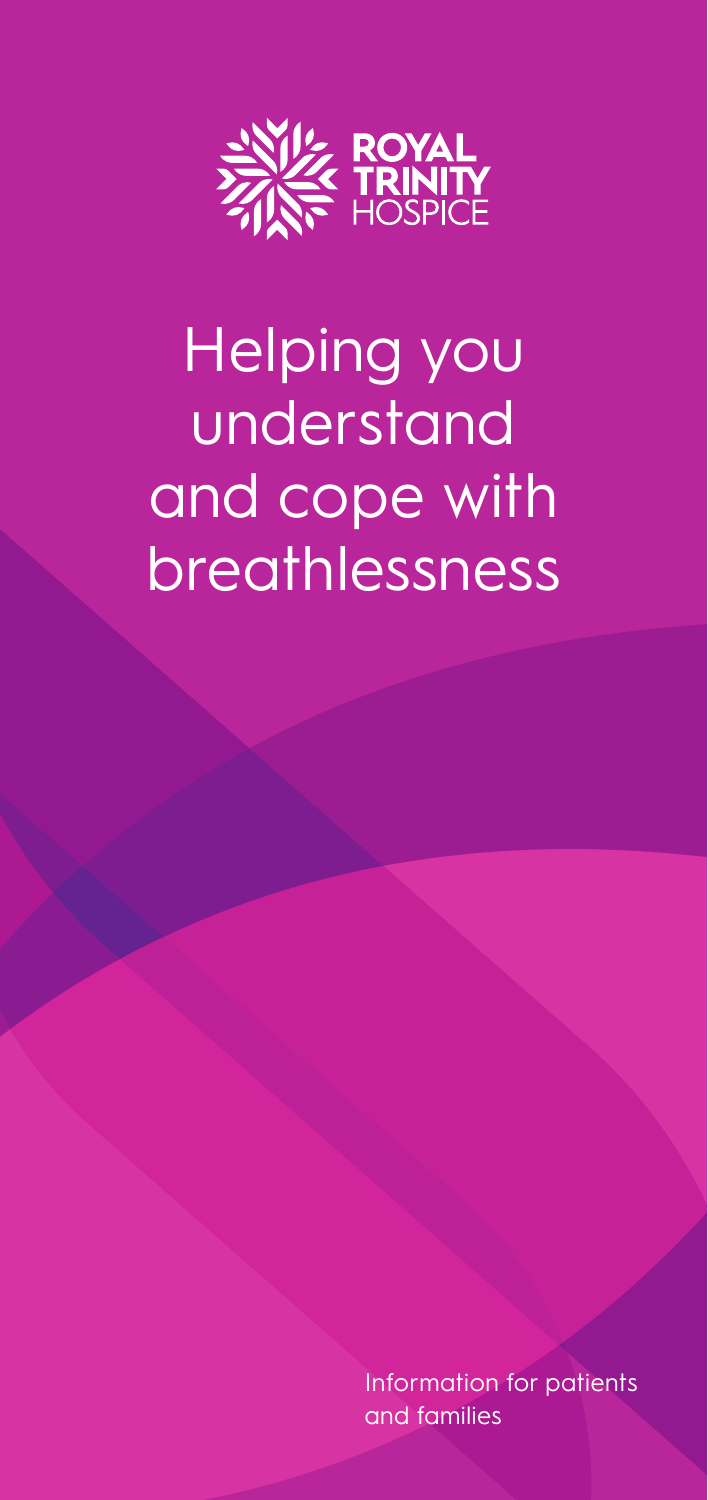**This leaflet explains the causes and** <br>This leaflet explains the causes and **symptoms of breathlessness and gives general advice on how to cope with, and manage, your condition.**

# **Why do I get breathlessness?**

Breathlessness can occur for a number of reasons:

- $\sum$  Narrowing of the airways in the lungs making it difficult for air to get in and out
- If a part of your lungs is not working properly
- $\overline{h}$  An inability to cough up phlegm if you have a chest infection
- If you have been unwell for a long time because your body is weaker
- If you suffer from heart disease

# **What are the signs?**

- $\overline{h}$  Feeling short of breath
- $\overline{z}$  Lack of energy or increased tiredness
- $\overline{\mathbf{z}}$  Stopping to hold onto furniture to help catch your breath
- $\overline{z}$  Feeling dizzy
- $\overline{h}$  Wheezing
- Using your shoulders and upper chest to help you breathe
- $\overline{h}$  Faster breathing rate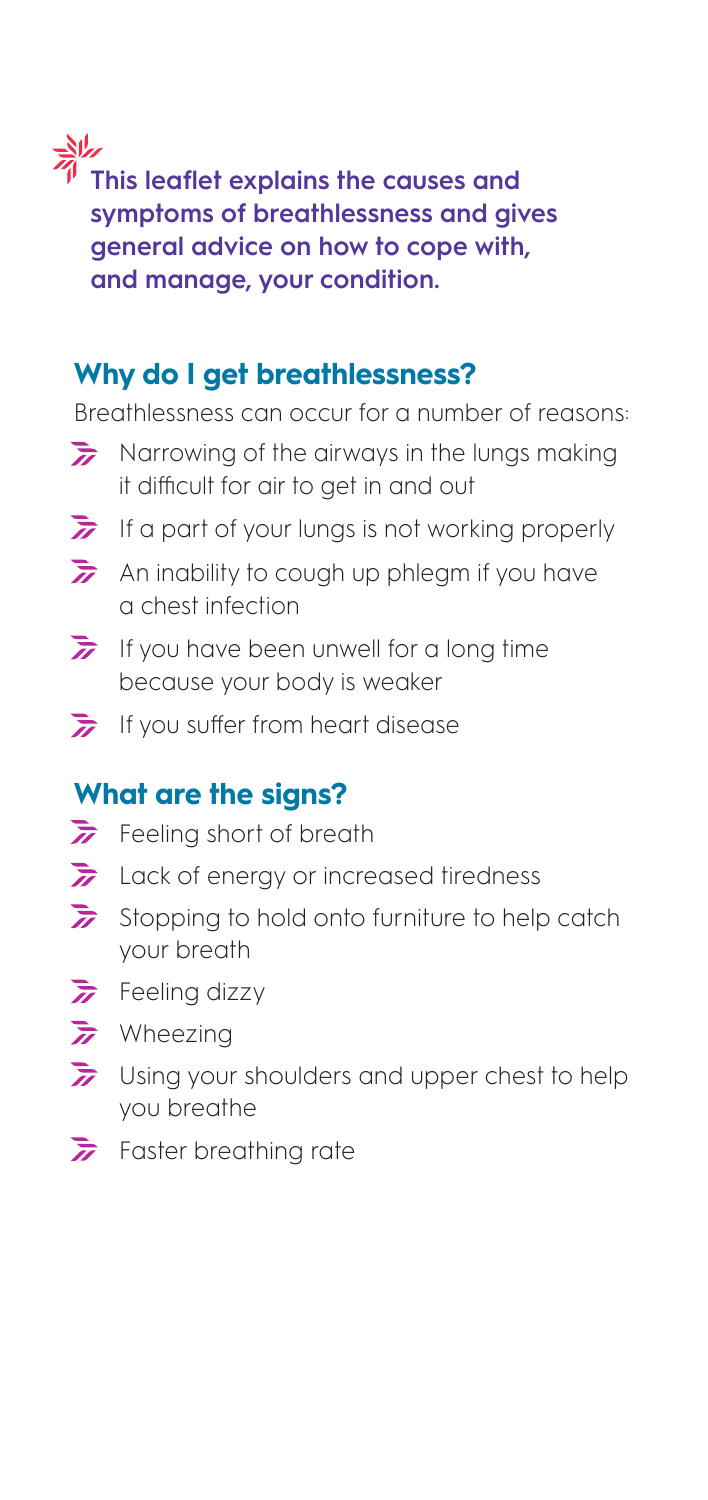# **What can I do?**

Feeling breathless can be a frightening experience, but there are many things you can do to make the situation better. **Your relative can also support you in doing these exercises**. The following breathing techniques will help:

# **Breathing control**

Your airways are very sensitive and can feel tight and wheezy especially after coughing or when you are breathless. Breathing control is used to relax the airways and relieve these symptoms.

# **How?**

Get into a comfortable position, with your arms supported let your shoulders and body relax.

- $\overrightarrow{a}$  Put one hand on your chest and the other on your tummy
- $\overline{\mathbf{z}}$  Close your eves to help you relax and focus on your breathing
- $\overline{\mathbf{z}}$  Slowly breathe in through your nose, with your mouth closed. If you're relaxed, the air will reach further into your lungs. Your tummy will move out against your hand. If your breathing is controlled, the hand on your chest will hardly move
- $\overline{\lambda}$  Breathe out through your mouth. Your tummy will fall gently. Imagine all the tension in your body leaving as you let the air out

Try to use as little effort as possible and make your breaths slow, relaxed and smooth. With each breath out, try to feel more relaxed and calm, gradually breathe more slowly.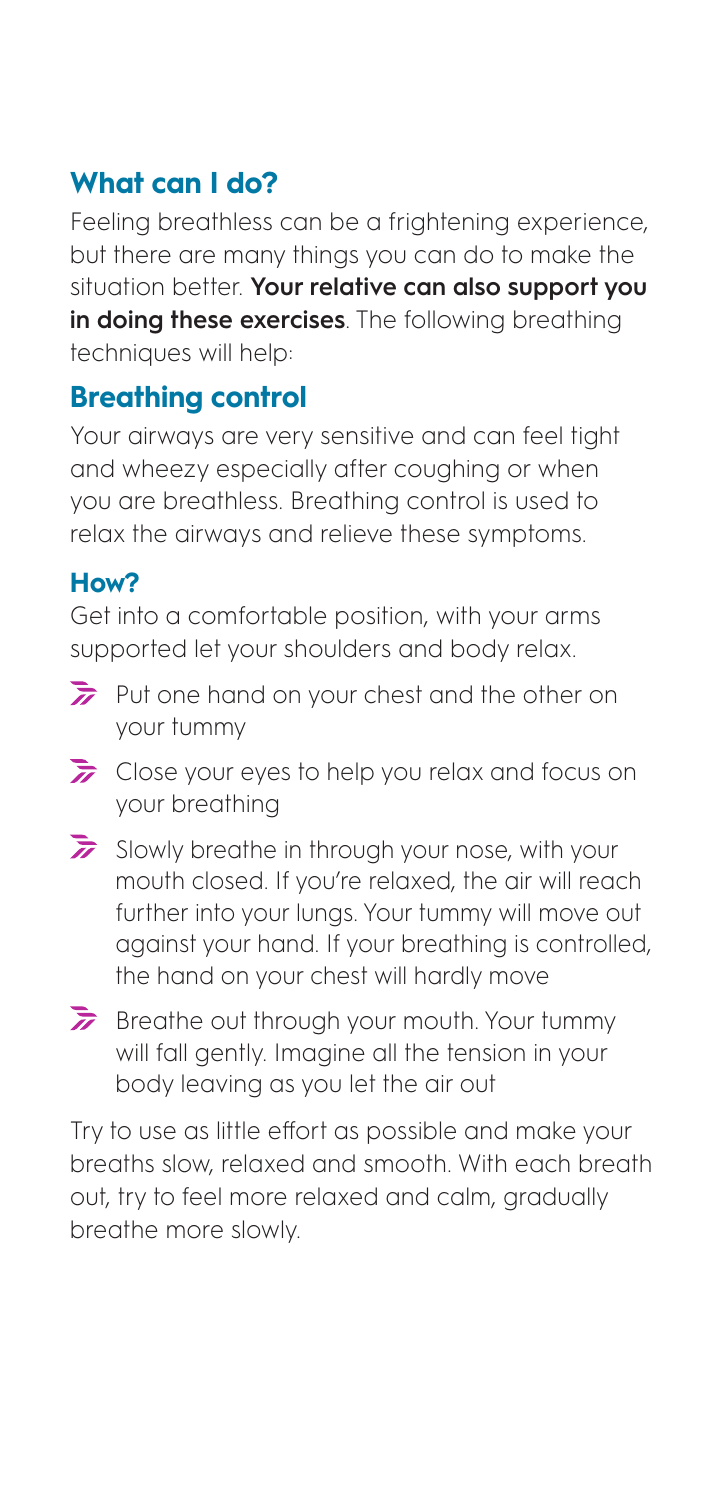# **Breathing techniques**

Use breathing control combined with any of these breathing techniques:

#### **Pursed-lips breathing**

This can be used at any time to help you control your breathing. This helps to empty all the air out of your lungs and is especially useful for people with COPD as the narrowed airways can trap air in the lungs.

#### **How?**

Breathe in gently through your nose, then purse your lips as though you're going to blow out a candle. Blow out with your lips in this position. Blow out only for as long as is comfortable – don't force your lungs to empty.

#### **Blow-as-you-go**

Helps make tasks and activities easier, use it while you're doing something that makes you breathless.

#### **How?**

Breathe in before you make the effort. Then breathe out while you're making the effort. e.g when standing up, breathe in **before** you stand up, and then blow out **as** you stand up. Try using pursed-lips as you blow out.

# **How else can I cope?**

Being short of breath can make day to day living difficult. Here are a few other things you can do that might help you with your breathlessness.

- **Pacing yourself** is a good way of managing your breathing and staying in control. Break down activities into smaller ones or spread them throughout the day. e.g. if you are climbing the stairs, stop and get your breath halfway or on every other step. Always allow rest time between activities.
- **Prioritising and planning** can help conserve your energy for the activities that are most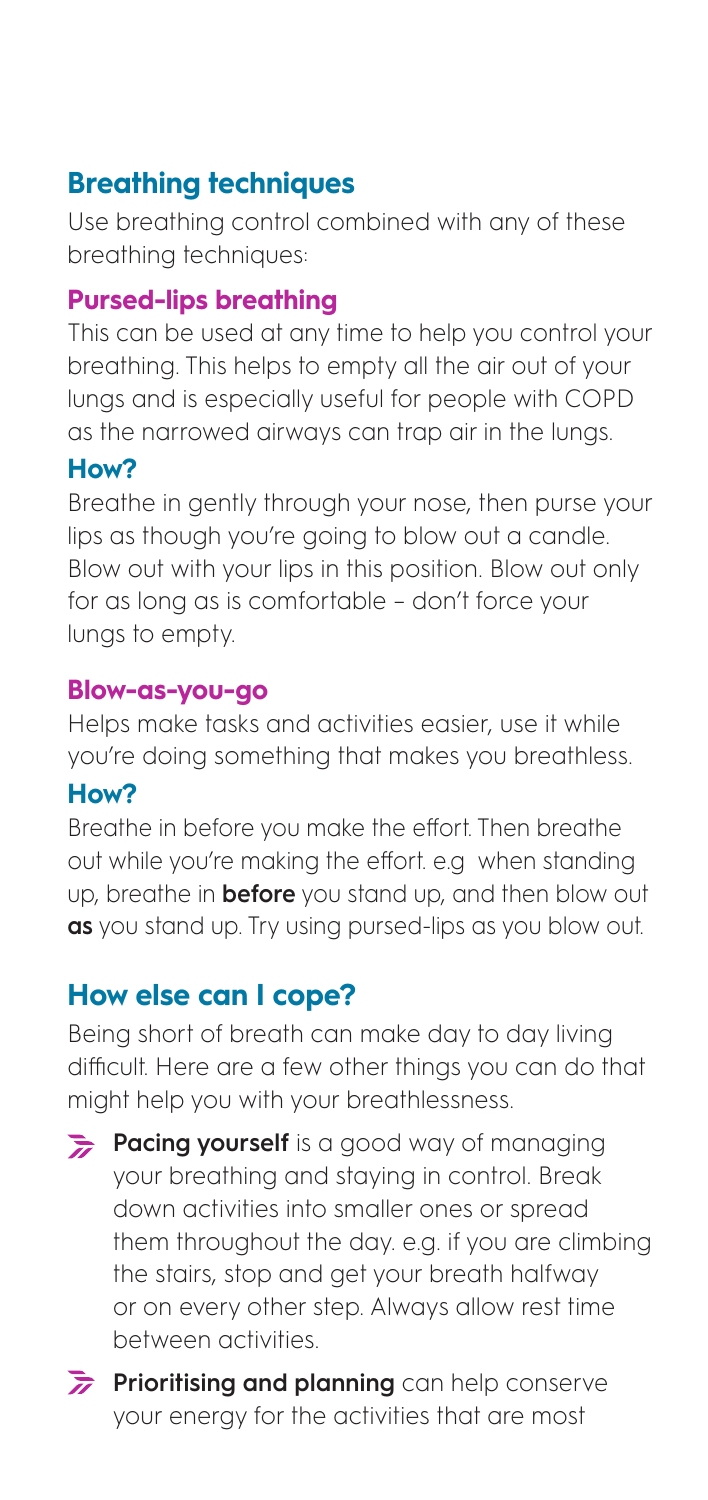important to you. Thinking about what you are going to do beforehand will ensure you don't waste your energy on unnecessary activities. Only do the things you have to and that are important to you.

- **Exercise helps** you keep as fit and mobile as possible. It is normal to feel breathless when exercising.
- **If Useful positions** can help expand the lungs and make breathing easier, for example leaning on a chair, sitting down on a chair and bending forwards, or sitting down and then resting your head in your arms on a desk (see diagram).



# **What if my breathing gets worse because I am anxious?**

Here are a few things you can try:

**Visualisation** – distract yourself by thinking about a favourite place or a happy memory.

**Relaxation** – find a comfortable place to sit down, then close your eyes and practice relaxing every part of your body in turn.

**Box breathing** - is a simple technique sit with your back supported in a comfortable chair and feet on the floor. Close your eyes. Breathe in through your nose while slowly counting to four, feel the air enter your lungs. Hold your breath inside while counting slowly to four, then begin to slowly exhale for 4 seconds. Repeat steps 1 to 3 at least three times. Repeat until calm returns. (See diagram overleaf).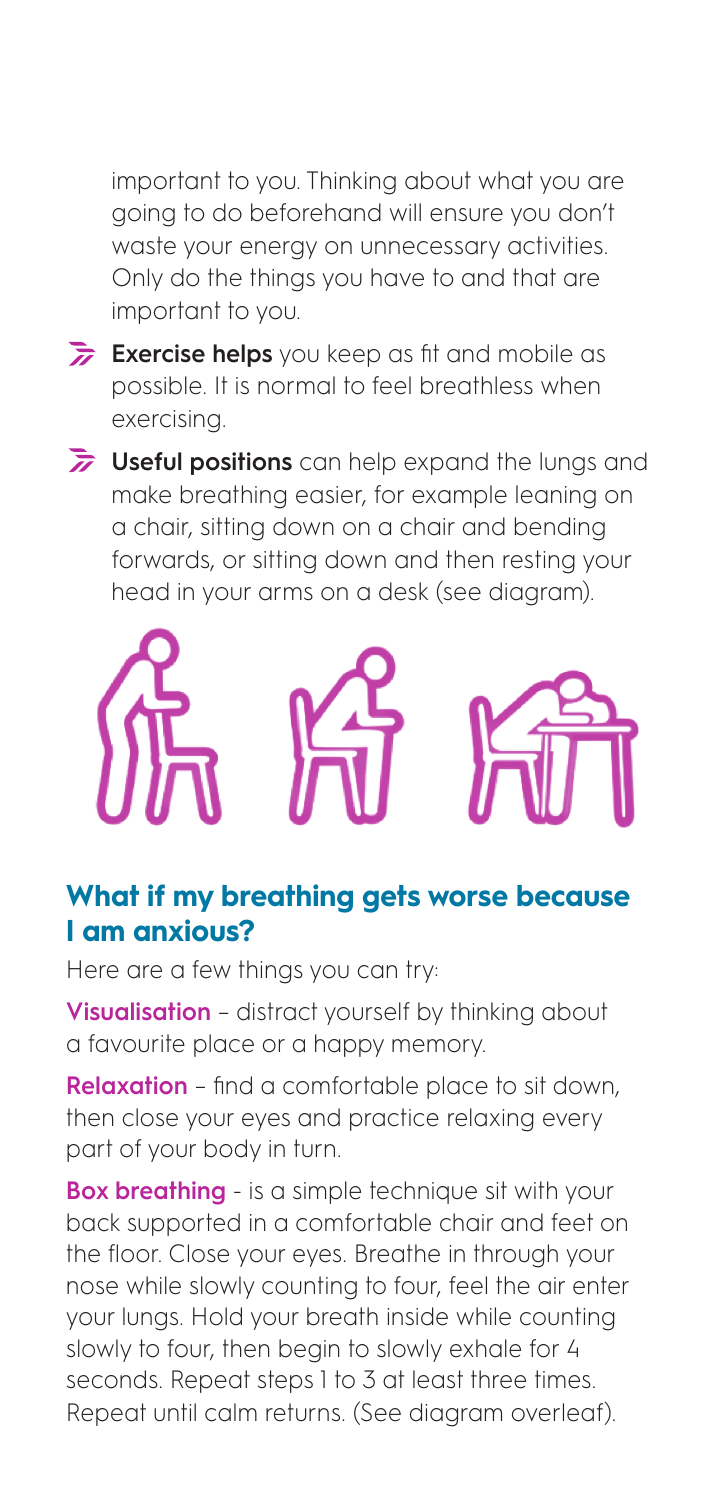# **Breath in**



**Repeating positive phrases** – thinking or saying out loud phrases such as "this feeling will soon pass" or counting can help.

**Using a fan** – directing a handheld or full size fan onto your face, or sitting by an open window, can reduce breathlessness. **NB: if you are suspected, presumed or diagnosed with COVID-19, do not use a fan**

**The Calming Hand** - grab each digit on your hand in turn as you carry out the actions in the diagram. Doing this a few times over will help you to relax.

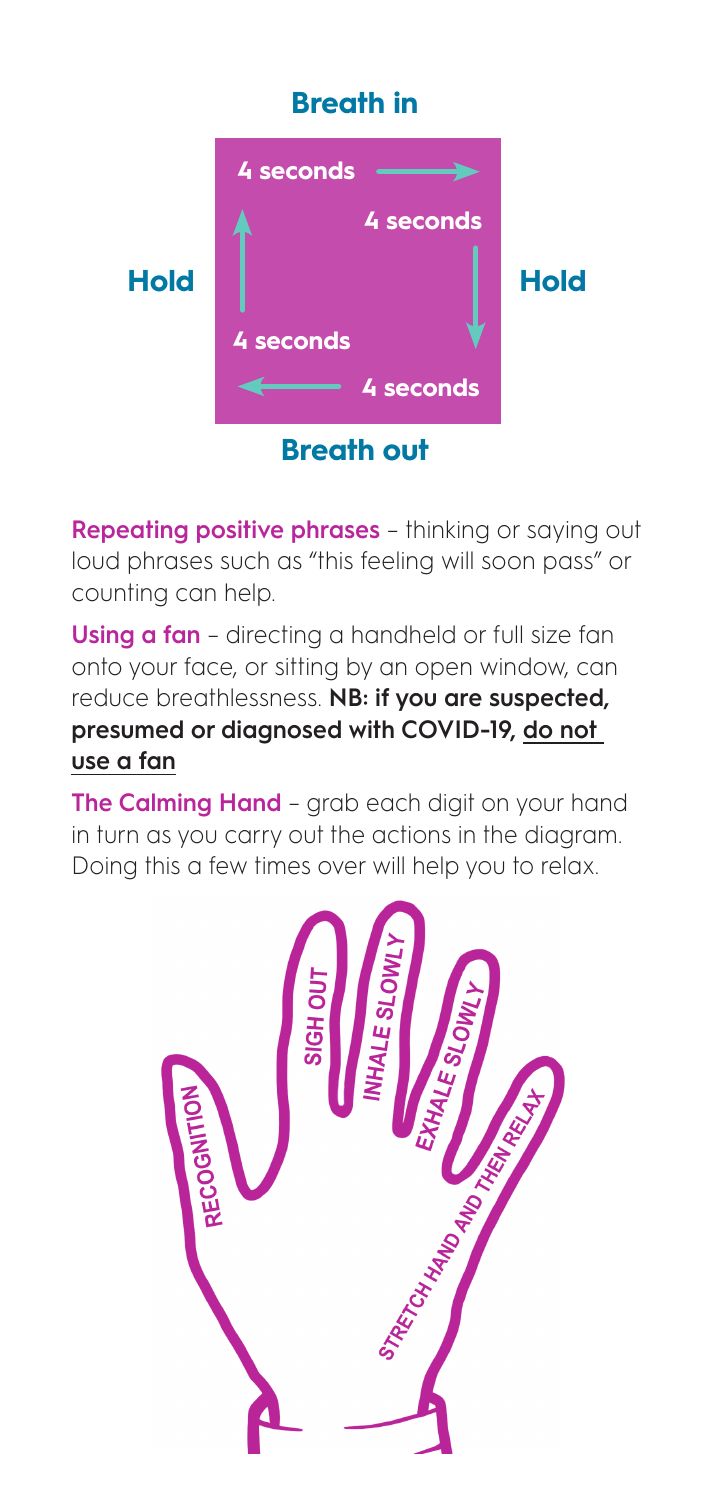# **How can Trinity help?**

We run a number of groups to help people manage their breathlessness. They are informative, friendly and fun. Our classes include:

**Breathe Better Group** – helps you manage your breathlessness and fatigue includes discussions, breathing exercises, chair based exercises and relaxation techniques.

**Exercise Groups** – exercise for people with different abilities to improve your overall strength and wellbeing.

All our classes are free and you can either ask your Trinity nurse or physiotherapist or you can contact the A&R team on 020 7787 1062.

Please be aware that the information in this leaflet does not replace individual assessment and advice so always check with your GP, nurse or physiotherapist if you are worried.